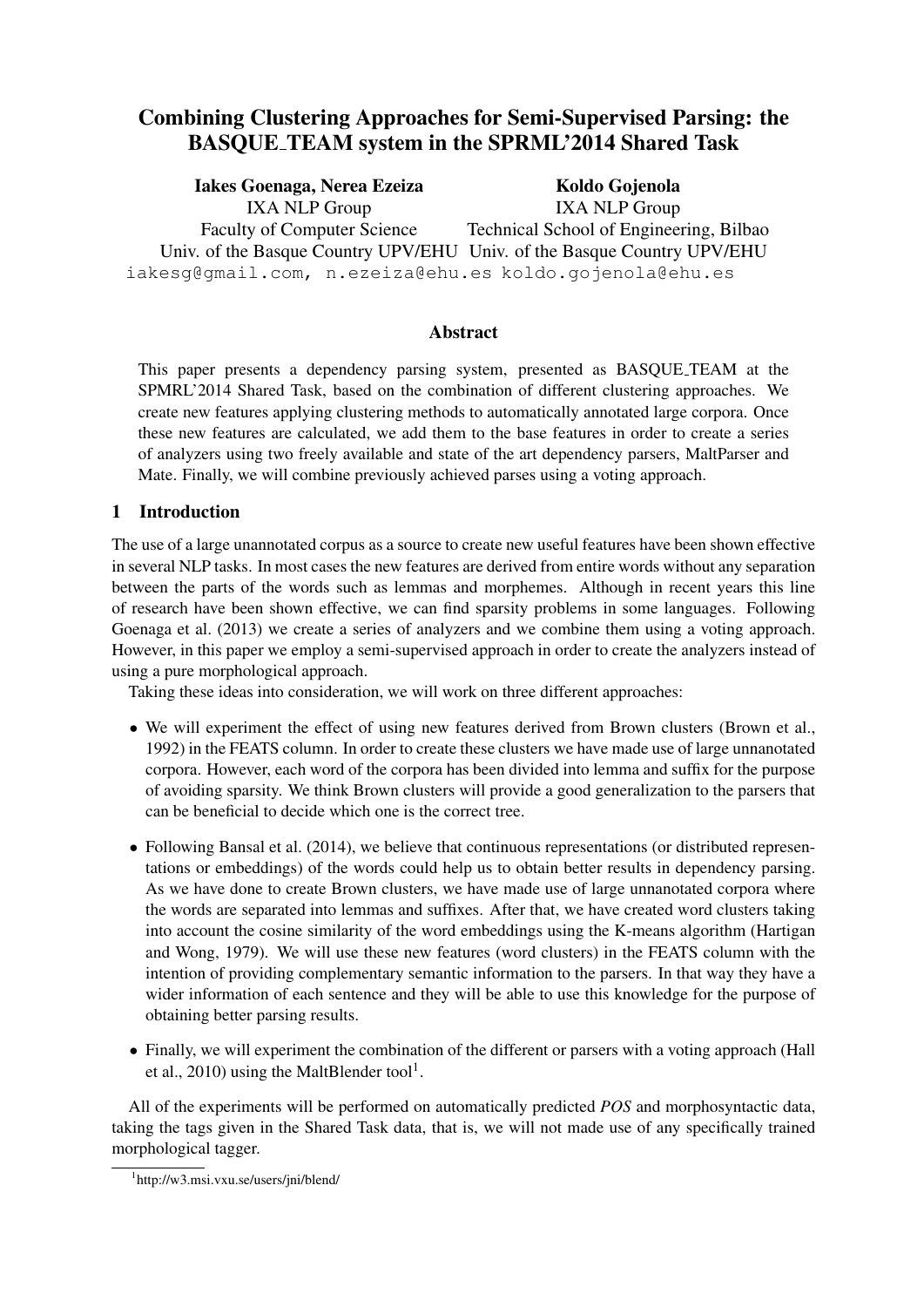In the rest of this paper we will first present the related work in section 2 followed by the resources we have used to carry out our experiments in section 3. We include a study of the contribution of the new features derived from Brown clusters to parsing in section 4 and the effect of the new features derived from K-means clusters based on word embeddings on the individual parsers in section 5. The final results of the best parser combinations are showed in section 6 and the main conclusions of the work in section 7.

## 2 Related Work

The use of clustering methods in NLP tasks has been increasing in the last years due to they have been shown effective in several tasks. Miller et al. (2004) presented a technique for augmenting annotated training data with hierarchical word clusters automatically derived from a large unannotated corpus. They evaluated their technique for named-entity tagging and demonstrated that their technique requires only 13% as much annotated data to achieve the same level of performance compared with a state-ofthe-art name finder.

The experiments carried out by Koo et al. (2008) demonstrated that word clusters can be quite effective in dependency parsing applications. They presented a semi-supervised method for training dependency parsers introducing features that incorporate word clusters derived from a large unannotated corpus. They made experiments on the Penn Treebank and Prague Dependency Treebank, and they showed that the use of cluster-based features yield substantial gains in performance. In the case of English, they improved the baseline accuracy by 1.14% and in the case of Czech, they improved the baseline accuracy by 1%.

Chen et al. (2006) presented an application of spectral clustering technique to unsupervised relation extraction problem. It works by calculating eigenvectors (a special set of vectors associated with a linear system of equations that are sometimes also known as characteristic vectors, proper vectors, or latent vectors) of an adjacency graph's Laplacian to recover a submanifold of data from a high dimensional space, and then performing cluster number estimation on a transformed space defined by the first few eigenvectors. They underlined spectral clustering doesn't need to provide the number of clusters by users and it may help to find non-convex clusters. After several experiments they concluded that the use of spectral clustering outperforms the other clustering methods in certain conditions.

Kim et al. (2014) divide the words in morphemes in a semantic role labeler for Korean, an agglutinative language with a rich morphology. Their SRL system performs very good, obtaining the best SRL performance reported to date for an agglutinative language.

Despite the use of word vectors in NLP tasks is relatively new, in the last years some authors are providing really interesting ideas that can be used in several research areas. One of the most active authors who has experimented with word vectors is Tomas Mikolov (Mikolov et al., 2013c; Mikolov et al., 2013b; Mikolov et al., 2013a). Many different types of models were proposed for estimating continuous representations of words. However, Mikolov and his colleagues focus on distributed representations of words learned by neural networks, as it was previously shown that they perform significantly better than others for preserving linear regularities among words. They proposed two new model architectures for learning distributed representations of words that try to minimize computational complexity: Continuous Bag-of-Words Model and Continuous Skip-gram Model (Mikolov et al., 2013a). The major difference between them it is that CBOW architecture tries to predict the current word based on the context whereas Skip-gram architecture tries to maximize classification of a word based on another word in the same sentence. More precisely, it uses each current word as an input to a log-linear classifier with continuous projection layer, and predict words within a certain range before and after the current word. Including these two models, the neural network is able to create word vectors within minutes.

Finally, Andreas and Klein (2014) investigates a variety of ways in which word embeddings might augment a constituency parser with a discrete state space. They conclude that their results suggest a hypothesis that word embeddings are useful for dependency parsing because they provide a level of syntactic abstraction which is explicitly annotated in constituency parses.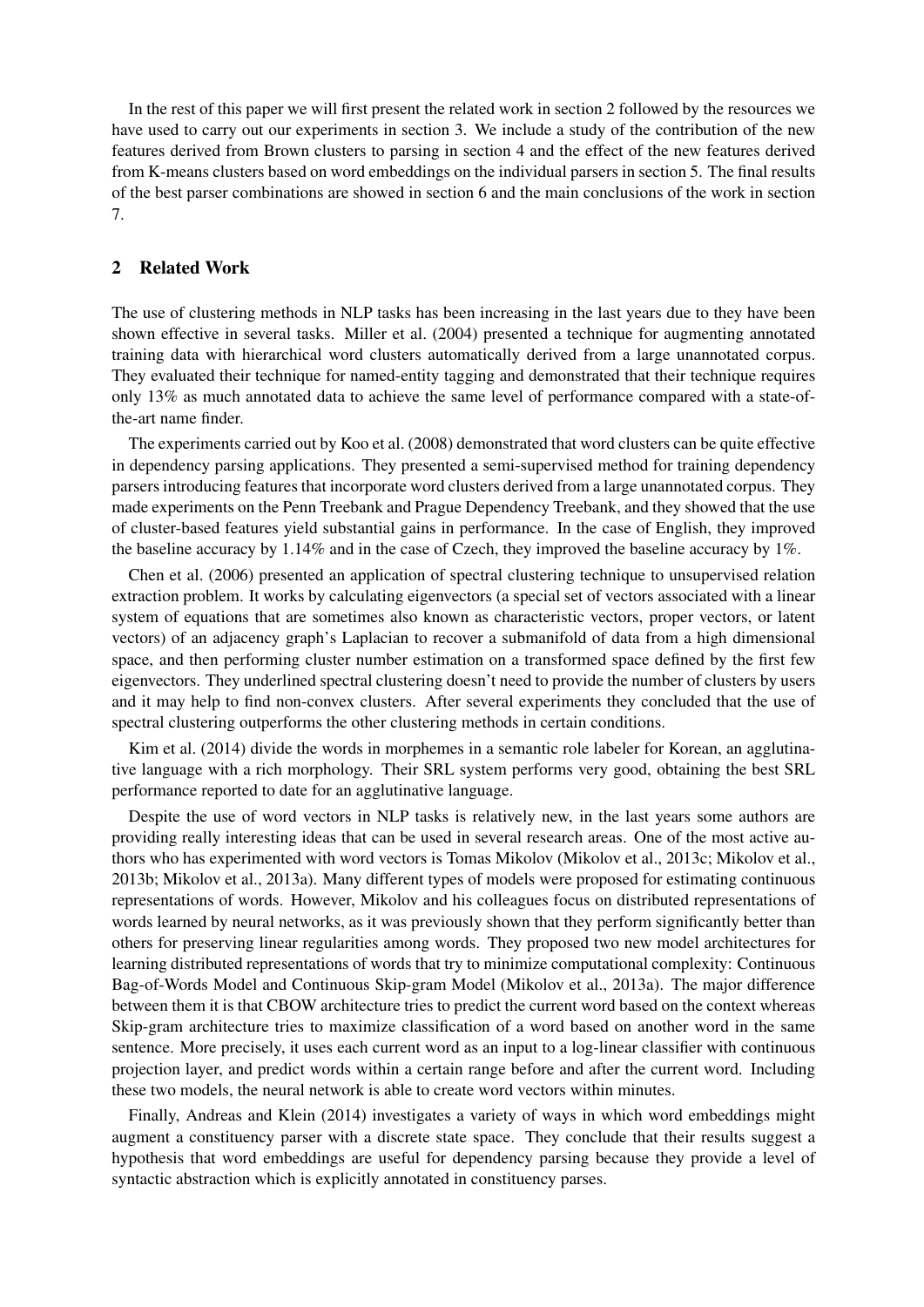|                       | <b>Basque</b> | French | German | Hungarian | Swedish |
|-----------------------|---------------|--------|--------|-----------|---------|
| <b>Baselines</b>      |               |        |        |           |         |
| MaltOptimizer         | 80.0          | 79.9   | 87.6   | 77.2      | 73.4    |
| Mate                  | 83.0          | 84.2   | 91.0   | 82.8      | 76.7    |
| <b>Brown Clusters</b> |               |        |        |           |         |
| MaltOptimizer         | 80.5          | 80.1   | 87.7   | 77.5      | 73.4    |
| Mate                  | 83.4          | 84.3   | 91.1   | 82.7      | 77.2    |

Table 1: Testing the effect of morphological Brown clusters on MaltParser and Mate.

## 3 Resources

This section will describe the main resources that have been used in the experiments. Subsection 3.1 will describe the languages we have used in our experiments, subsection 3.2 will explain the parsers we use, while subsection 3.3 will present briefly the *MaltBlender* tool.

## 3.1 Selected Languages

Although the *SPMRL'2014 Shared Task* (Seddah et al., 2014) offers the opportunity to parse nine morphologically rich languages, to carry out our experiments we have selected five of them. Taking into account that Basque (Aduriz et al., 2003), German (Seeker and Kuhn, 2012) and Hungarian (Vincze et al., 2010) have a rich suffix variety, we decided to apply morphologically-aware clusters to these languages. On the other hand, we employ the *classic* method to create clusters for French (Abeille et al., ´ 2003) and Swedish (Nivre et al., 2006). In that way, we will be able to compare the results.

## 3.2 Parsers

We have made use of MaltParser (Nivre et al., 2007b) and Mate (Bohnet and Nivre, 2012), two state of the art dependency parsers<sup>2</sup> representing the dominant approaches in data-driven dependency parsing, and that have been successfully applied to typologically different languages and treebanks.

MaltParser is a representative of local, greedy, transition-based dependency parsing models, where the parser obtains deterministically a dependency tree in a single pass over the input using two data structures: a stack of partially analyzed items and the remaining input sequence. To determine the best action at each step, the parser uses history-based feature models and discriminative machine learning. The specification of the learning configuration can include any kind of information (such as word-form, lemma, category, subcategory or morphological features). We will use one of its latest versions (MaltParser version 1.7).

To fine-tune Maltparser we have used MaltOptimizer (Ballesteros and Nivre, 2012a; Ballesteros and Nivre, 2012b). This tool is an interactive system that first performs an analysis of the training set in order to select a suitable starting point for optimization and then guides the user through the optimization of parsing algorithm, feature model, and learning algorithm. Empirical evaluation on data from the CoNLL 2006 and 2007 shared tasks on dependency parsing shows that MaltOptimizer consistently improves over the baseline of default settings and sometimes even surpasses the result of manual optimization.

The Mate parser (Bohnet and Nivre, 2012) is a development of the algorithms described in (Carreras, 2007; Johansson and Nugues, 2008). It basically adopts the second order maximum spanning tree dependency parsing algorithm. In particular, this parser exploits a hash kernel, a new parallel parsing and feature extraction algorithm that improves accuracy as well as parsing speed (Bohnet, 2010).

## 3.3 Parser Combinations

The MaltBlender tool makes a two-stage optimization of the result of several parser outcomes, based on the work of Sagae and Lavie (2006), and it was used for the first time for the ten languages in the multilingual track of the CoNLL 2007 shared task on dependency parsing(Hall et al., 2010). The first stage consists in tuning several single-parser systems. The second stage consists in building an ensemble system that will combine the different parsers. When this system was evaluated on the official test sets at

 $2$ Due to time constraints, we did not have enough time to experiment with other options such as the MST parser or the EasyFirst parser.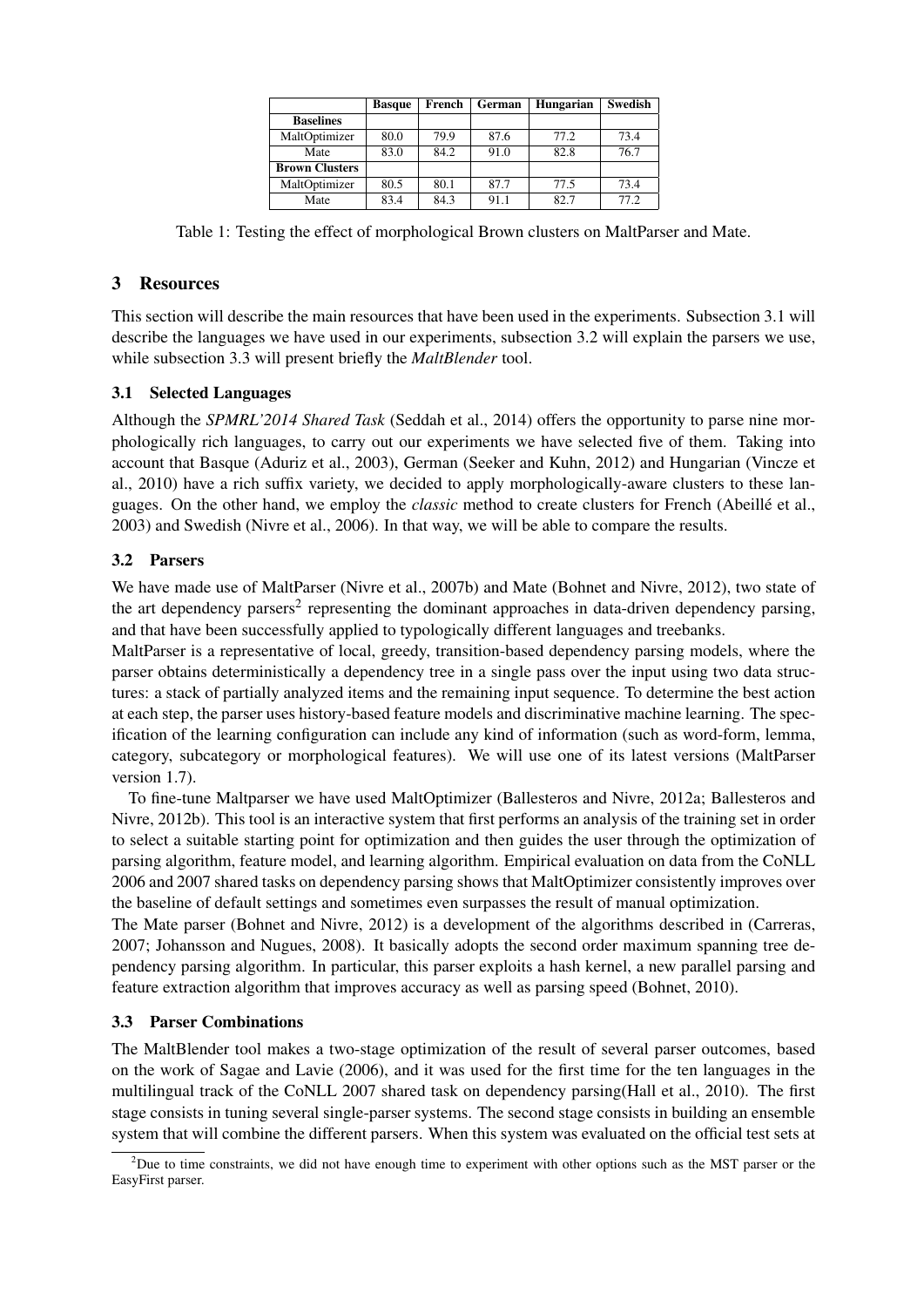|                         | <b>Basque</b> | French | German | Hungarian | <b>Swedish</b> |
|-------------------------|---------------|--------|--------|-----------|----------------|
| <b>Baselines</b>        |               |        |        |           |                |
| MaltOptimizer           | 80.0          | 79.9   | 87.6   | 77.2      | 73.4           |
| Mate                    | 83.0          | 84.2   | 91.0   | 82.8      | 76.7           |
| <b>K-means Clusters</b> |               |        |        |           |                |
| MaltOptimizer           | 80.1          | 79.9   | 87.7   | 77.4      | 73.4           |
| Mate                    | 82.9          | 84.2   | 91.1   | 82.6      | 77.2           |

Table 2: Testing the effect of K-means clusters on MaltParser and Mate.

the CoNLL 2007 shared task, the ensemble system significantly outperformed the single-parser system and achieved the highest average labelled attachment score of all participating systems.

### 4 Applying Morphological Brown Clustering to Parsing

Brown clustering is a well-known clustering method that has been successfully applied to several NLP tasks such as Dependency Parsing (Haffari et al., 2011; Koo et al., 2008), Named Entity Recognition (Turian et al., 2010) or Question Answering (Momtazi and Klakow, 2009). This algorithm (Brown et al., 1992) is a bottom-up agglomerative clustering algorithm which classifies each word into a cluster. The primary motivation of this co-occurrence based algorithm is to learn the class based language model. Since this technique is co-occurrence based, it is able to extract the classes that have the flavor of either syntactically based groupings or semantically based grouping, depending on the nature of the underlying statistics. In order to provide a wider introduction of the algorithm, we will describe it briefly below. When the algorithm starts working, each word in the vocabulary is considered to be in its own distinct cluster. After that, the algorithm repeatedly merges the pair of clusters which causes the smallest decrease in the likelihood of the text corpus, according to a class-based bigram language model defined on the word clusters. Following the pairwise merge operations, we can obtain a hierarchical clustering of the words, which can be represented as a binary tree. Within this tree, each word has a unique bit string that is easily identifiable following its path from the root. For example, let's imagine our clustering algorithm has created a cluster identified as *00* and this cluster has two children (*000*, *001*) linked to the words *car* and *motorbike*. On the other hand, we have another cluster identified as *11* and its two children (*110*, *111*) linked to the words *Messi* and *Ribery*. Having said that, we can assume that the cluster *00* refers to vehicles whereas the cluster *11* refers to footballers. This is the kind of knowledge we want to provide to the parsers in order to improve their performance. When the clusters (bit strings) are created by the algorithm we can play with their bit longitude if we want to provide different generalization degrees to the parsers. Koo et al. (2008) use different prefixes of the Brown cluster hierarchy to produce clusterings of varying granularity. They noticed that it is an important decision to select the proper prefix lengths for the dependency parsing task because after using the prefix lengths proposed in the Miller et al. (2004) work (between 12 and 20 bits) they obtained poor results. After experimenting with many different bitstring configurations, they decided to use short bit-string prefixes (e.g., 4-6 bits). According to these suggestions we decided to try our system using three bit-string prefixes (4, 5 and 6 bits) with the goal of determining which configuration is the best. After several experiments we decided that the most suitable prefix longitude was of 4 bits, being this longitude which provides the highest level of generalisation among the three bit-strings.

Although Brown clusters derived from words without any separation between lemmas and suffixes can bring us good new features we can use to make better parsers, our intention is to go a little further. Instead of taking the words as they are, we have divided them in lemmas and suffixes with the aim of avoiding the sparsity that can appear in some morphologically rich languages such as Basque or Hungarian. We describe our methodology to create new features based on Brown clusters below.

Before applying the Brown clustering algorithm to the words contained in the corpus we divide them in lemmas and suffixes. If we take this example for Basque:

*[Donostira] [noa] [gaur gauean].*

*[to Donostia][I'm going][tonight].*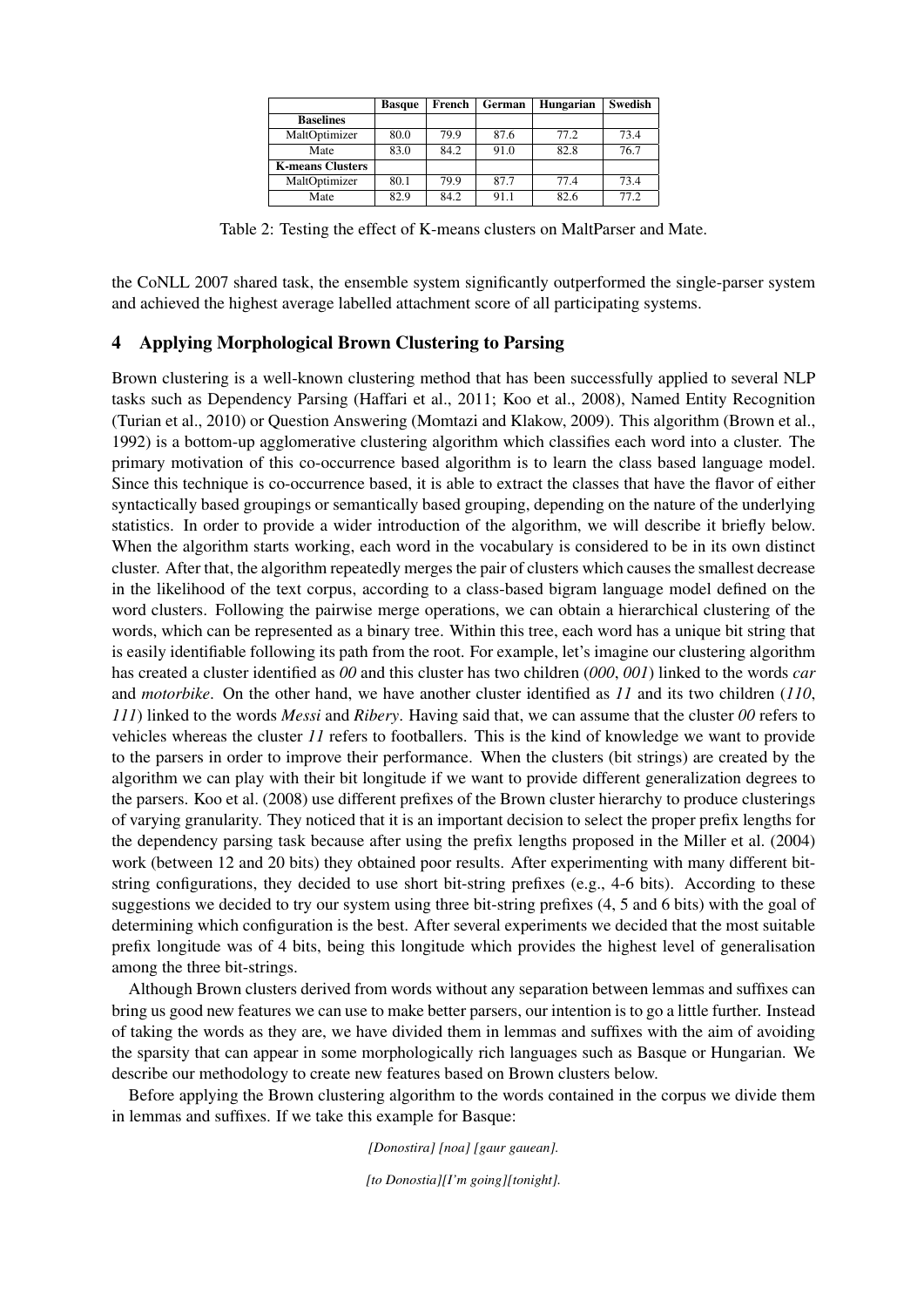|                               | <b>Basque</b> | French | German | Hungarian | Swedish |
|-------------------------------|---------------|--------|--------|-----------|---------|
| <b>MaltOptimizer baseline</b> | 80.0          | 79.9   | 87.6   | 77.2      | 73.4    |
| Mate parser baseline          | 83.0          | 84.2   | 91.0   | 82.8      | 76.7    |
| <b>Parser combination</b>     | 84.9          | 84.8   | 91.7   | 83.8      | 77.9    |

We would apply Brown clustering algorithm after converting the text above in this one:

*[Donostia] [ra] [noa] [gaur] [gau] [ean].*

*[Donostia] [to] [I'm going] [today] [night] [].*

When the algorithm finishes all the lemmas and suffixes are classified in many different clusters (we have created 800 clusters for each language). However, we noticed that many suffixes are classified in the same cluster. Therefore, in order to create features derived from suffixes we decided to use the suffixes instead of bit-strings provided by Brown clusters. Following with the previous example, let's imagine the algorithm assigns the following clusters for each element:

#### *Donostia [10100] ra [1000] noa [10000000] gaur [1010101] gau [111111] ean [1000].*

Having said that, we have created three new features for each word we have to analyze syntactically. If we would find the word *Donostiara* in our sentences to parse, we would create the following features:

- $\bullet$  4 bit-string prefix of the lemma: ClusterS (Cluster short) = 1010
- Full bit-string of the lemma: ClusterF (Cluster full) =  $10100$
- The suffix of the entire word: Suffix  $=$  ra

We have to say we have applied Morphological Brown Clustering only to Basque, German and Hungarian. For French and Swedish we have used the *classic* Brown clustering creating two new features for each word (ClusterS and ClusterF) instead of creating three. In addition, we have made use of as maximum 50 million words corpora for each language due to the Brown clustering algorithm is time consuming. In table 1 we present the results of MaltOptimizer and Mate after including the new features.

If we analyze the table, we notice that there is not a regular pattern in the results. Sometimes MaltOptimizer performs better using the new features while other times Mate does better. Among the used languages, Basque language has been which has obtained the best results. Using MaltOptimizer we have improved the baseline in 0.5 and using Mate in 0.4. It seems that Morphological Brown Clustering is a suitable method for Basque due to its rich suffix variety.

On the other hand, we have achieved an improvement of 0.5 for Swedish using Mate whereas we haven't improved the baseline using MaltOptimizer. For French we have obtained small increases of 0.2 (MaltOptimizer) and 0.1 (Mate) as we have obtained for German; an improvement of 0.1 using booth parsers. Finally, if we observe Hungarian results, we see an improvement of 0.3 using MaltOptimizer and a negative result using Mate (-0.1).

For all of the experiments in this section, we used Liang (2005) implementation of the Brown algorithm to obtain the necessary word clusters.

#### 5 Applying Clusters of Morphological Word Embeddings

As Mikolov et al. (2013b) proposed we have noticed that using word embeddings we can find interesting semantic and syntactic similarities between the words in an easy way. We have made some experiments with a 150 million words corpus for Basque in order to validate the utility of the word vectors. For example, when we looked for the nearest (cosine distance) words to *Bilbao* it was surprising that the 3 nearest words were cities of the Basque country. In addition, the 40 nearest words were cities of the world. Following this way, we repeat the experiment with the word *aitaren* [*father's*] and we obtained an encouraging result: not only most of the nearest words were related to the word *aitaren* such as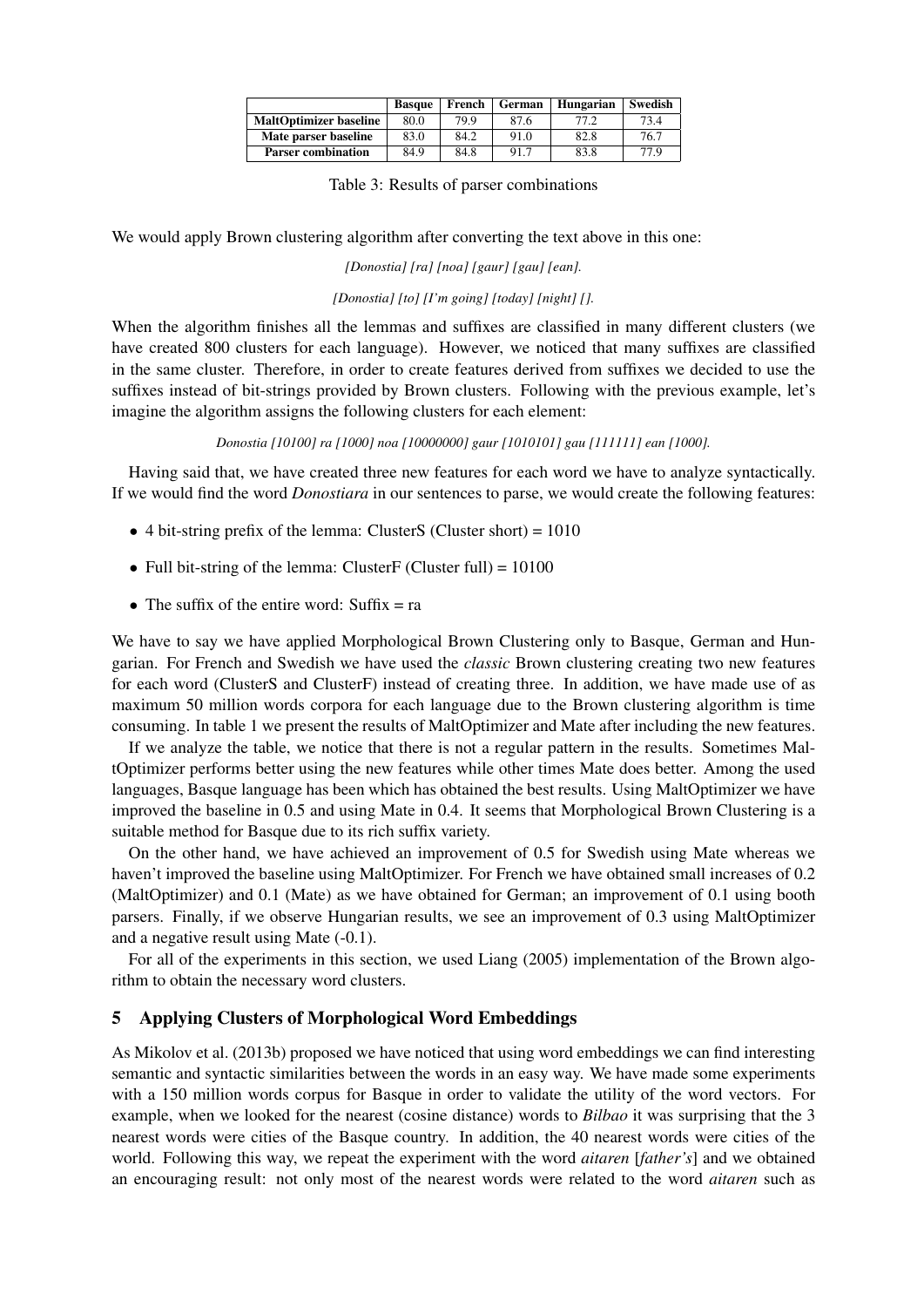|                                    | Basque | French | German | Hungarian | Swedish |
|------------------------------------|--------|--------|--------|-----------|---------|
| <b>Basic Parser Combination</b>    | 83.4   | 84.3   | 91.0   | 82.9      | 75.9    |
| <b>Enriched Parser Combination</b> | 84.9   | 84.8   | 91.7   | 83.8      | 77.9    |

Table 4: Comparative between basic and enriched parser combinations.

*amaren* [*mother's*], *arrebaren* [*sister's*], *anaiaren* [*brother's*], *amonaren* [*grandmother's*] and *aitonaren* [*grandfather's*] but most of the 40 nearest words had the same suffix (*ren*).

Following these ideas, our intention is to provide a wider semantic and syntactic perspective to the parser introducing features derived from word embeddings. As we have done it in the previous section, we decided to divide the words in lemmas and suffixes to avoid sparsity present in some morphologically rich languages. In our experiments we have employed this methodology for Basque, German and Hungarian. On the other hand, we have applied the classic method for French and Swedish. In that way we will be able to compare the results of each methodology and measure their contribution to parsing.

Once we had the word vectors (we have used the unlabeled data derived from the automatically annotated data provided by *SPMRL'2014 Shared Task*), we had to decide how to employ this information with the purpose of improving dependency parsing results. Therefore, we decided to apply a clustering algorithm (K-means) over the word vectors due to we think it is an easy and effective way to introduce the resultant clusters (500 clusters for each language) to the parsers. We have created two new features for each word in order to add them to the FEATS column of the parsers. Let's imagine we find the word *haientzako* [*for them*] in our sentences to parse. We would create these two features:

- The number of the cluster of the word *haiek* [*they*]. For example: ClusterWV (Cluster word vector)  $= 12$
- The suffix of the entire word:  $\text{Suffix} = \text{tzako}$

We have to say we have created these two features for Basque, German and Hungarian. For French and Swedish we have created only one new feature for each word (ClusterWV). Table 2 shows the results we have achieved with this approach.

If we analyze the results on Basque, French and German, we can see we have not obtained any noticeable increases (maximum +0.1). On the other hand, we have improved the baseline for Hungarian language in 0.2 using MaltOptimizer whereas using Mate we have achieved negative results. Finally, Swedish seems to be the most receptive language for this kind of information, improving the baseline in 0.5 using Mate.

For all of the experiments in this section, we used *word2vec* tool (Mikolov et al., 2013a) to obtain the necessary word clusters.

#### 6 Parser Combinations

Although in several cases the use of clusters does not give noticeable increases, we also tested their effect on parser combinations. Table 3 presents the result of combining the extended parsers with respect to the baselines (using all the features) obtained in individual parsers. The table shows that the Basque language has achieved the biggest increase. Parser combination in Basque helps with improvements of 1.9 and 4.9 with respect to the Mate and Maltparser baselines. Contrary to Basque, French is the language that has obtained the smallest increases in parser combination if we compare it with the Mate (highest) parser baseline. The combined system improves the Maltparser baseline by 4.9 and the Mate parser baseline by 0.6. Parser combination in German gives a 0.7 increase with respect to the best single parser (Mate, 91.02). Our system achieves a 6.6 increase for Hungarian with respect to Maltparser's baseline, while it improves the Mate parser's baseline by 1.0. Finally, if we focus on Swedish, the parser combination helps with a 4.5 increase respect to Maltparser and with a 1.2 respect to the Mate parser.

After examining the results, we consider interesting to include a comparative between parser combinations of basic parsers (MaltOptimizer's and Mate's baselines) and those we have presented above in order to measure the real contribution of the used clusters to parsing. Table 4 shows that Swedish is the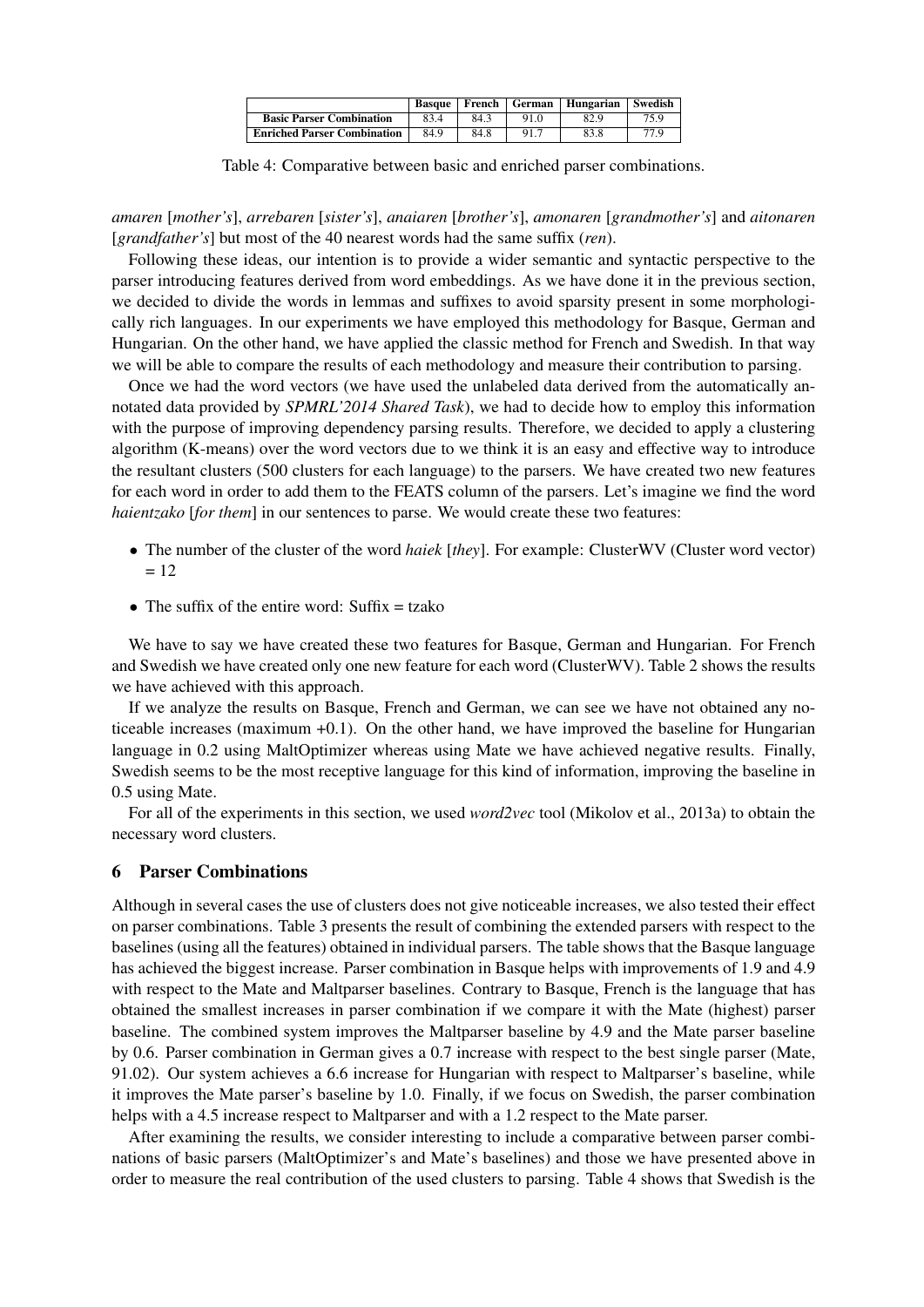most sensitive language to the proposed clusters ( improvement of 2 points) whereas French language is the less sensitive (+0.5). Our system achieves a 1.5 increase for Basque with respect to basic parser combination, being this language the second language most sensitive between the five selected. On the other hand, we have achieved an improvement of 0.7 respect to basic parser combination for German. Even though this last result for German does not seem to be a noticeable increase, we have to take into account German baseline is very high (91.0) and beating this score is quite difficult. Furthermore, if we observe Hungarian results, we notice that our system improves the results obtained by the basic parsers in 0.9.

Finally, the presented results suggest that the introduced variants contribute positively on parsing and they help to improve the scores obtained by the base parsers.

## 7 Conclusion and Future Work

We have presented a combined system that employs two different clustering approaches and different methods to create word clusters (*classic* vs lemma+suffix) in order to take advantage on the effect of these clusters on some parsers and languages. In general the improvements have been noticeable, specially for Basque and Swedish. We can point out some interesting avenues for research:

- Including new parses with different levels of generalization derived from Brown clusters in order to enrich parser combinations. It would be interesting to include al least three levels of generalisation for example using 2, 4 and 6 bit-string prefixes.
- Experimenting different models for parser combinations using new parsers. Several of the parser variants we have used give only slight modifications over the base algorithms, even though when combined they give significant increases. Widening the spectrum of parsers and adding new algorithms can imply an important boost in parser combination.
- Application to the rest of the languages of the *SPMRL 2014 Shared Task*: Korean, Hebrew, Arabic and Polish.
- Including new clustering approaches.

### Acknowledgements

This research was supported by the Department of Industry of the Basque Government (IT344-10, S PE11UN114), the University of the Basque Country (GIU09/19) and the Spanish Ministry of Science and Innovation (MICINN, TIN2010-20218).

#### References

- Anne Abeillé, Lionel Clément, and François Toussenel. 2003. Building a treebank for french. In Anne Abeillé, editor, *Treebanks*. Kluwer, Dordrecht.
- I. Aduriz, M. J. Aranzabe, J. M. Arriola, A. Atutxa, A. D´ıaz de Ilarraza, A. Garmendia, and M. Oronoz. 2003. Construction of a Basque dependency treebank. pages 201–204.
- Jacob Andreas and Dan Klein. 2014. How much do word embeddings encode about syntax? In *Proceedings of the 52nd Annual Meeting of the Association for Computational Linguistics (Volume 2: Short Papers)*, pages 822–827, Baltimore, Maryland, June. Association for Computational Linguistics.
- Miguel Ballesteros and Joakim Nivre. 2012a. Maltoptimizer: A system for maltparser optimization. In *LREC*, pages 2757–2763.
- Miguel Ballesteros and Joakim Nivre. 2012b. Maltoptimizer: an optimization tool for maltparser. In *Proceedings of the Demonstrations at the 13th Conference of the European Chaptr of the Association for Computational Linguistics*, pages 58–62. Association for Computational Linguistics.
- Mohit Bansal, Kevin Gimpel, and Karen Livescu. 2014. Tailoring continuous word representations for dependency parsing. In *Proceedings of the Annual Meeting of the Association for Computational Linguistics*.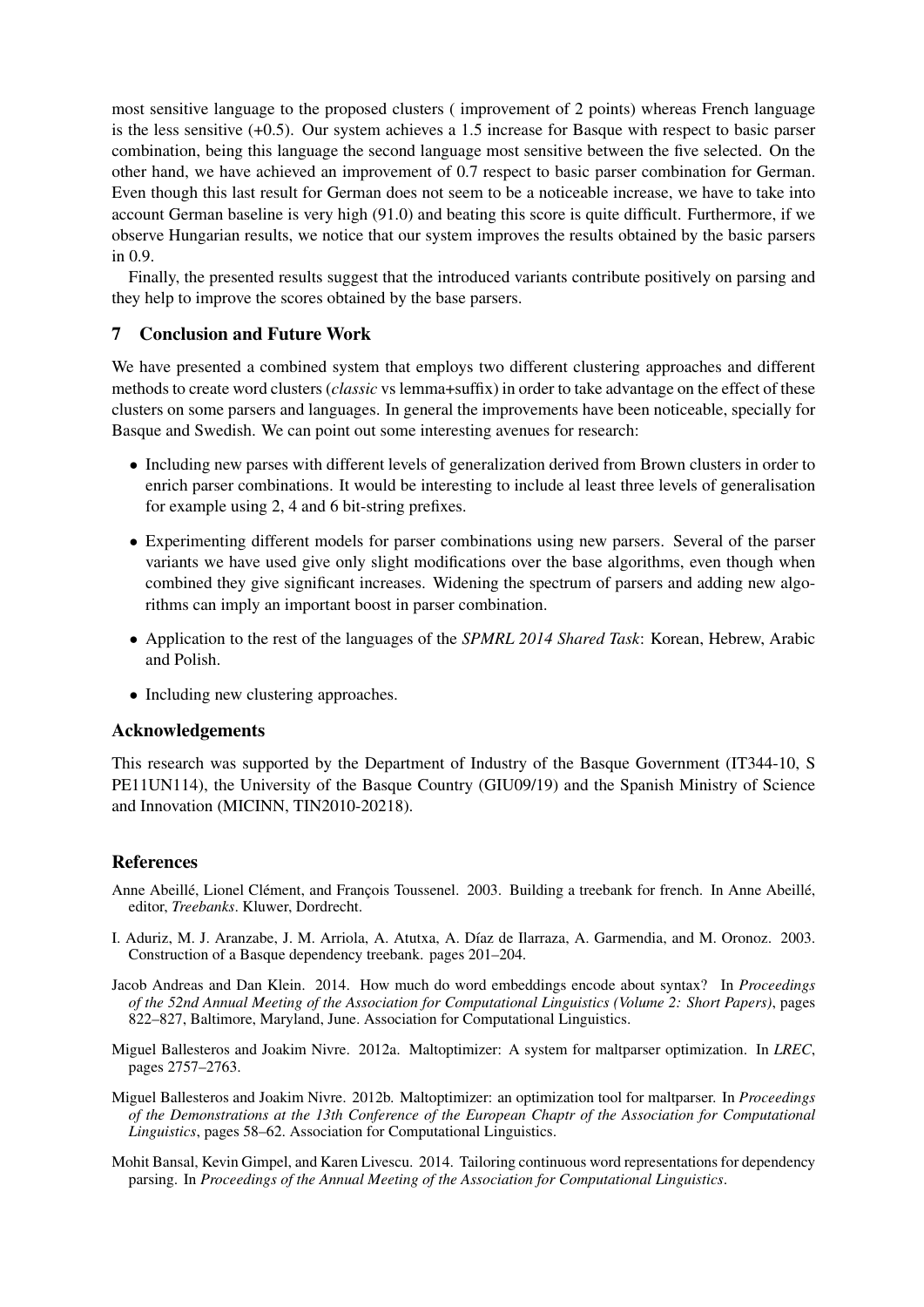- Bernd Bohnet and Joakim Nivre. 2012. A transition-based system for joint part-of-speech tagging and labeled non-projective dependency parsing. In *Proceedings of the 2012 Joint Conference on Empirical Methods in Natural Language Processing and Computational Natural Language Learning*, pages 1455–1465. Association for Computational Linguistics.
- Bernd Bohnet. 2010. Very high accuracy and fast dependency parsing is not a contradiction. In *Proceedings of the 23rd International Conference on Computational Linguistics*, pages 89–97. Association for Computational Linguistics.
- Peter F. Brown, Peter V. deSouza, Robert L. Mercer, Vincent J. Della Pietra, and Jenifer C. Lai. 1992. Class-based n-gram models of natural language. *Comput. Linguist.*, 18(4):467–479, December.
- Xavier Carreras. 2007. Experiments with a higher-order projective dependency parser. In *EMNLP-CoNLL*, pages 957–961.
- Jinxiu Chen, Donghong Ji, Chew Lim Tan, and Zhengyu Niu. 2006. Unsupervised relation disambiguation using spectral clustering. In *Proceedings of the COLING/ACL on Main conference poster sessions*, pages 89–96. Association for Computational Linguistics.
- Iakes Goenaga, Koldo Gojenola, and Nerea Ezeiza. 2013. Exploiting the contribution of morphological information to parsing: the basque team system in the sprml2013 shared task. In *Proceedings of the Fourth Workshop on Statistical Parsing of Morphologically-Rich Languages*, pages 61–67.
- Gholamreza Haffari, Marzieh Razavi, and Anoop Sarkar. 2011. An ensemble model that combines syntactic and semantic clustering for discriminative dependency parsing. In *Proceedings of the 49th Annual Meeting of the Association for Computational Linguistics: Human Language Technologies: short papers-Volume 2*, pages 710–714. Association for Computational Linguistics.
- Johan Hall, Jens Nilsson, and Joakim Nivre. 2010. Single malt or blended? a study in multilingual parser optimization. In *Trends in Parsing Technology*, pages 19–33. Springer.
- John A Hartigan and Manchek A Wong. 1979. Algorithm as 136: A k-means clustering algorithm. *Applied statistics*, pages 100–108.
- Richard Johansson and Pierre Nugues. 2008. Dependency-based syntactic-semantic analysis with propbank and nombank. In *Proceedings of the Twelfth Conference on Computational Natural Language Learning*, pages 183–187. Association for Computational Linguistics.
- Young-Bum Kim, Heemoon Chae, Benjamin Snyder, and Yu-Seop Kim. 2014. Training a korean srl system with rich morphological features.
- Terry Koo, Xavier Carreras, and Michael Collins. 2008. Simple semi-supervised dependency parsing.
- Percy Liang. 2005. *Semi-supervised learning for natural language*. Ph.D. thesis, Massachusetts Institute of Technology.
- Tomas Mikolov, Kai Chen, Greg Corrado, and Jeffrey Dean. 2013a. Efficient estimation of word representations in vector space. *arXiv preprint arXiv:1301.3781*.
- Tomas Mikolov, Ilya Sutskever, Kai Chen, Greg S Corrado, and Jeff Dean. 2013b. Distributed representations of words and phrases and their compositionality. In *Advances in Neural Information Processing Systems*, pages 3111–3119.
- Tomas Mikolov, Wen-tau Yih, and Geoffrey Zweig. 2013c. Linguistic regularities in continuous space word representations. In *HLT-NAACL*, pages 746–751. Citeseer.
- Scott Miller, Jethran Guinness, and Alex Zamanian. 2004. Name tagging with word clusters and discriminative training. In *Proceedings of HLT*, pages 337–342.
- Saeedeh Momtazi and Dietrich Klakow. 2009. A word clustering approach for language model-based sentence retrieval in question answering systems. In *Proceedings of the 18th ACM conference on Information and knowledge management*, pages 1911–1914. ACM.
- Joakim Nivre, Jens Nilsson, and Johan Hall. 2006. Talbanken05: A Swedish treebank with phrase structure and dependency annotation. In *Proceedings of LREC*, pages 1392–1395, Genoa, Italy.